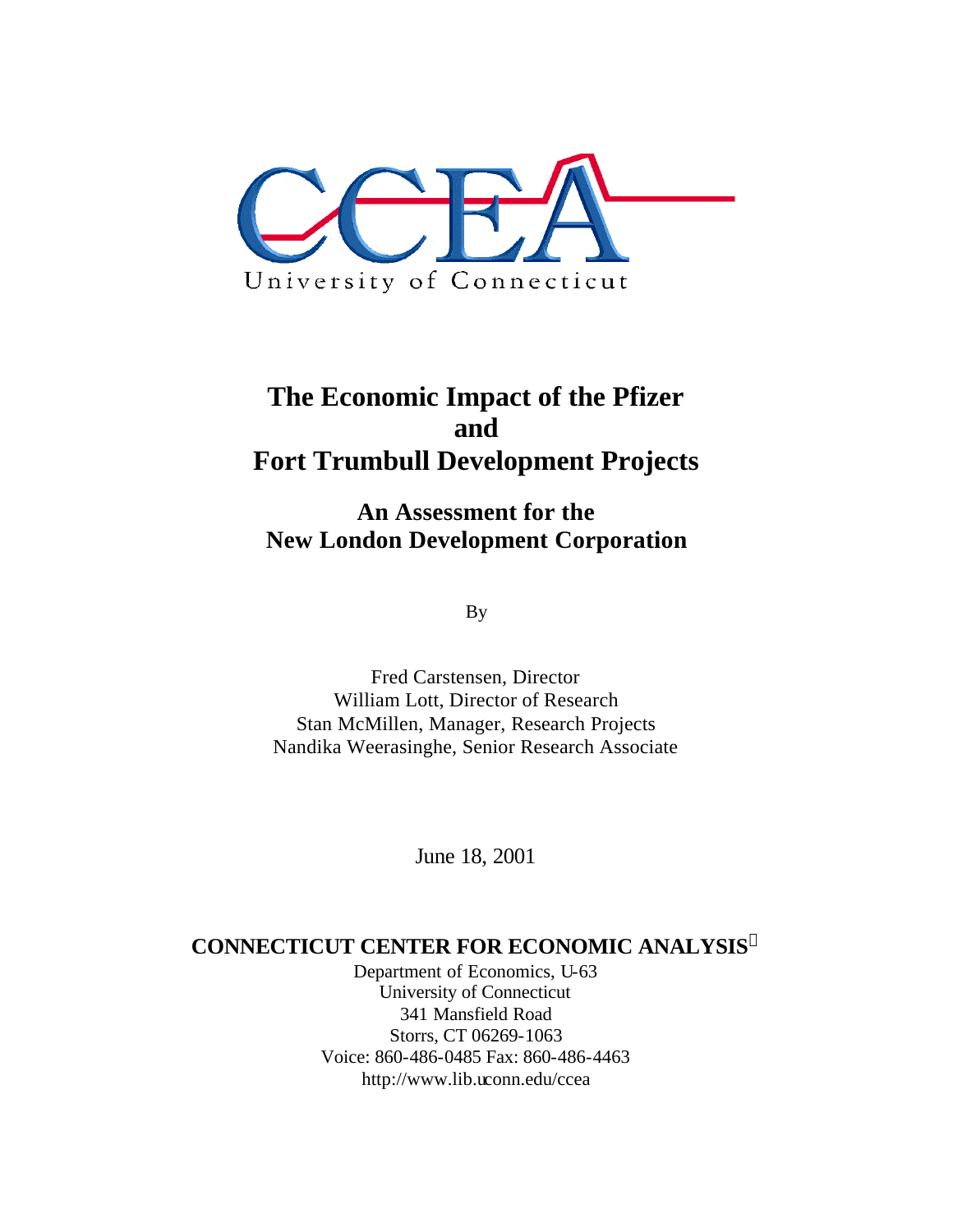## **The Economic Impact of the Pfizer and Fort Trumbull Developments on the City of New London**

The City of New London is undergoing a dramatic transformation with the completion of the new Pfizer facility and the proposed Fort Trumbull developments. Taken together, these developments are expected to create directly 4,174 jobs in the city. But total benefits will be even greater as the increased economic activity these developments generate will themselves produce further activities: new investments, employment, and production. This analysis offers an estimate of the total benefits to the City of New London over the period 2001-2020, expressed in terms of key economic and fiscal variables.

The New London Development Corporation engaged the Connecticut Center for Economic Analysis (CCEA) at the University of Connecticut to assess what the economic impact of this new business activity will be on the City of New London and New London County. For this study, CCEA used a REMI eight-county multi-region econometric model of Connecticut. (Regional Economic Models Inc. of Amherst, Massachusetts developed the REMI model). This model is a dynamic representation of the economic activity that occurs within the individual counties of the State of Connecticut along with the interactions with rest of the United States and other countries around the globe. The REMI models are developed from detailed county-level data the Federal government collects on economic activity and thus build the analysis specifically for each county. As a result, REMI models have become the standard among economic development experts for developing dynamic economic impact analyses of economic development projects.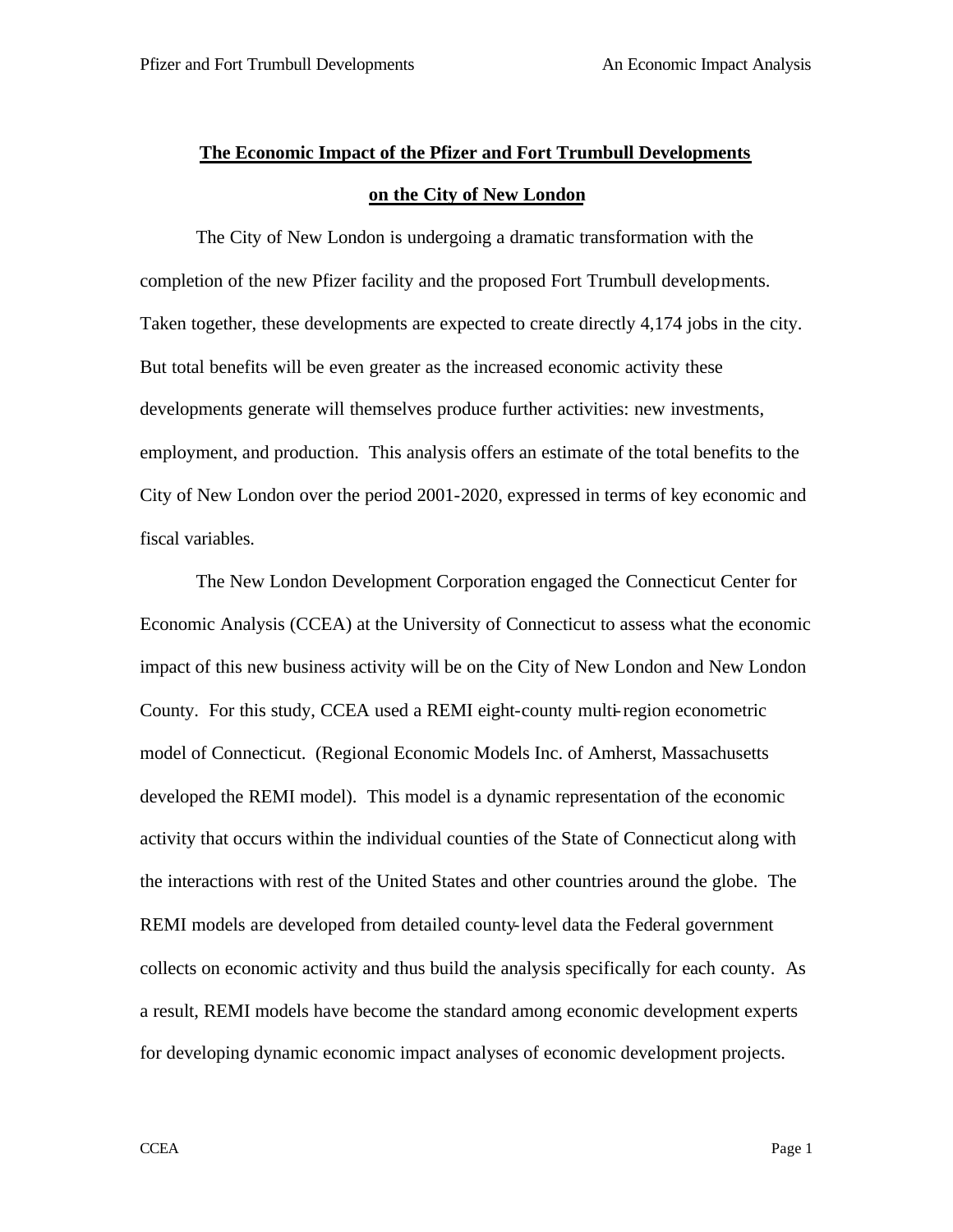The total Pfizer project will cost \$294.6 million, \$270.8 million of which covers engineering and legal fees, expenses for land preparation, purchase of property, and construction of the buildings. A further \$23.8 million will be spent on furniture, fixtures, and equipment. The Fort Trumbull developments include a Waste Water Treatment Plant, Fort Trumbull State Park, the Coast Guard Museum, a marina complex with retail shops, a restaurant and offices, an office building, approximately eighty residential units, two buildings for biotech labs, and a high-quality hotel/conference center. The costs of these developments are estimated at \$253.4 million. The State of Connecticut is spending \$50 million on the relevant land parcels to prepare the sites.

Upon completion, these developments will directly create 4,174 new jobs in the city, of which 4,172 will be private sector, non-farm jobs. The largest employer will be Pfizer, which will add 2,040 new jobs by 2004. The other large employers will be the office complex, projected to add 1,166 new jobs; the biotech labs, projected at 942 workers; and the hotel, projected to employ 120 workers.

To stimulate these developments, the City of New London and State of Connecticut have combined to offer an economic incentive package. The Pfizer construction is eligible for a state Enterprise Zone tax credit, under which the City forgives 40% of the tax on the property for the first ten years. Pfizer will pay 20% of the total property tax, and the State will pay 40%. The City is using municipal bonds to fund two aspects of the Fort Trumbull developments: \$4 million for the Fort Trumbull Municipal Development Plans (MDPs) and \$430,000 for the Waste Water Treatment Plant. We assume the interest rate on the bonds is 5%. The proposed Fort Trumbull developments are eligible for a Local Enterprise Zone tax credit, paying no tax for the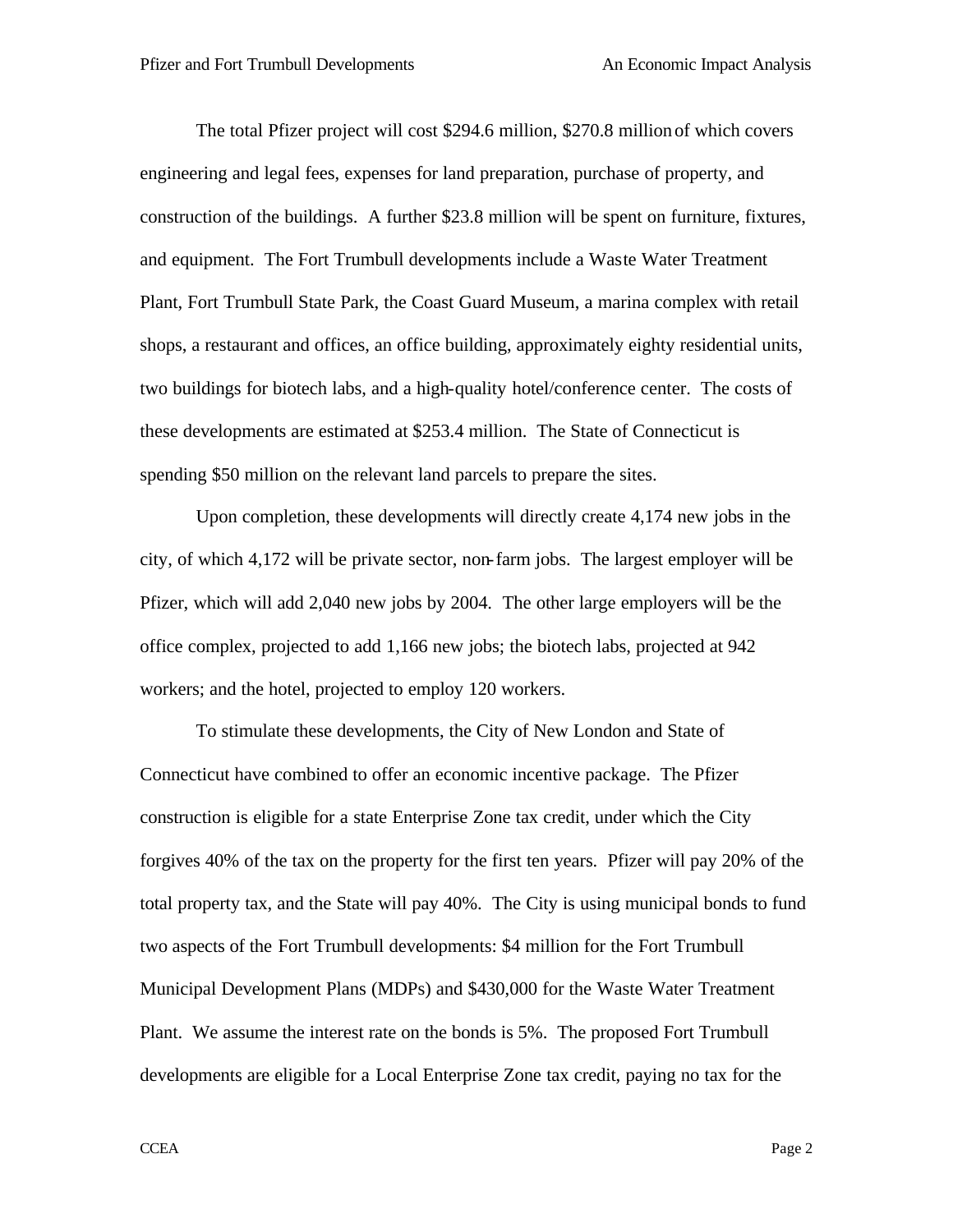first two years after occupancy and then receiving declining abatements annually of 50%, 40%, 30%, 20% and 10%. After eight years, the City collects 100% of the property tax due.

This analysis assumes that New London retains its historic commuter share of indirect and induced benefits from the proposed developments. Of all workers in the City, 34.8% reside in the City itself, according to 1990 data (the most recent available): we assume this ratio remains constant and therefore this is the proportion of indirect and induced results that occur within the City. Because the REMI analysis can only directly estimate impacts at the county level, we use this ratio to project the benefits that the City of London captures. In the case of employment, we already know the number of jobs that the developments will create directly in the City; adding 34.8% of the indirect and induced employment to this number generates the projected total employment that these developments will generate in New London. To estimate Gross Regional Product (GRP), we use the employment share in the City relative to the total new employment created in New London County, which ix 71.5%. We also use the commuter share to estimate Personal Income, Disposable Income and Population changes accruing to the City.

On the fiscal side, the analysis assumes that the municipal bond debt service reduces the town's spending. The town also loses the original tax revenues on the sites involved. The reduced government spending entered into the model therefore accounts for the debt service plus the lost revenues. We also assume that the City of New London Grand List and budget increase at the rate of inflation, and the mill rate stays constant at 33 mills. (The Office of Policy Management lists the mill rate for New London at 33.5, and the assessor's reports referenced later in this analysis uses 33.5 mills in its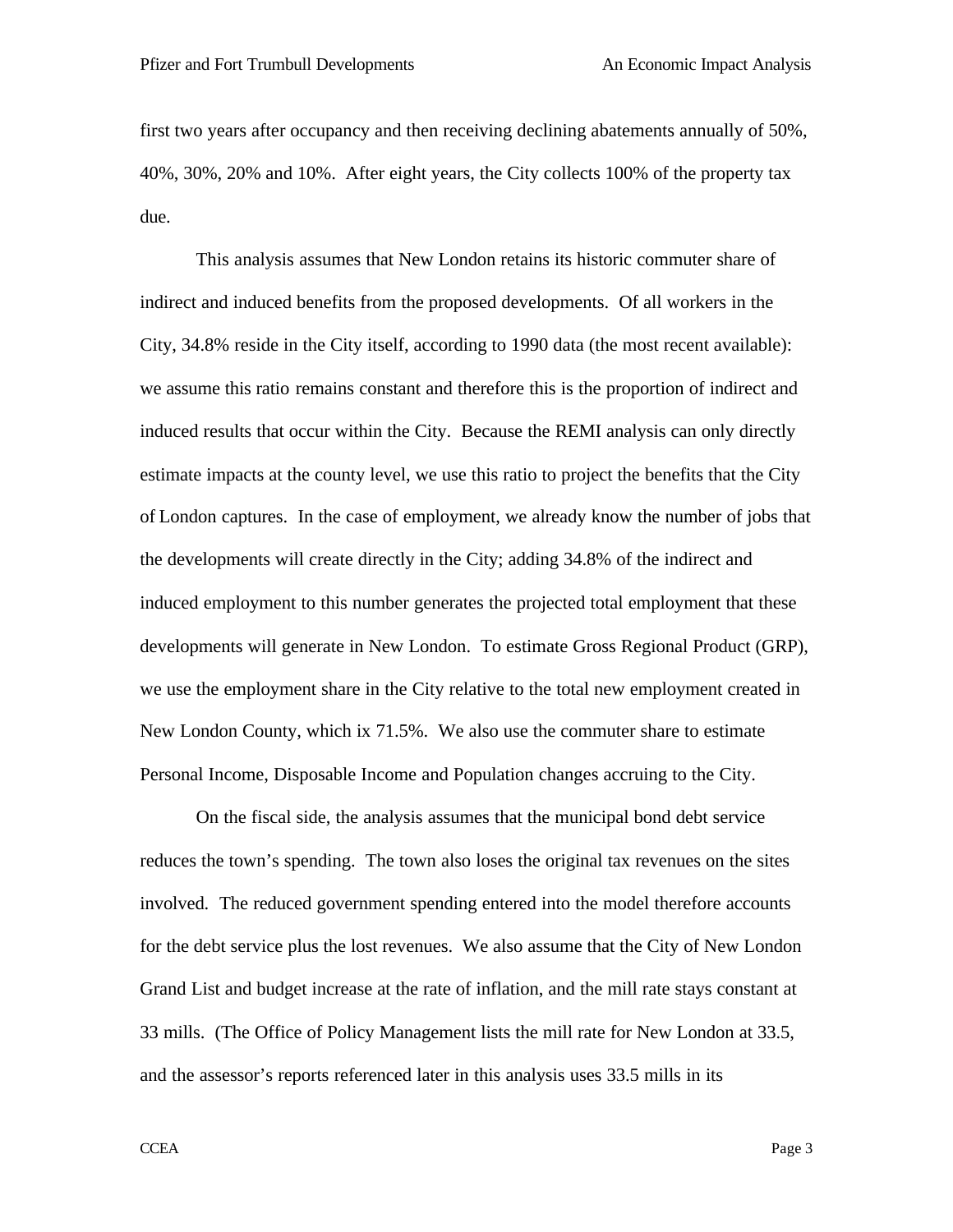calculations. The estimates given here utilize a mill rate of 33.0 mills, the rate City Manager Richard Brown said is now the appropriate number.) We generate the estimate of the increased tax revenues that the City will collect directly from the Pfizer and Fort Trumbull developments using investment values provided by the Department of Economic and Community Development (DECD). To obtain the indirect earnings to the City (generated by the increased residential population and other increased economic activity), we applied the commuter share (34.8%) to the REMI County results, adjusted for the differential in mill rates. Taken together, these estimates (direct  $+$  indirect) provide the total projected revenues for the City of New London.

The section that follows presents the results of our economic impact analysis with respect to the City of New London and New London County. We calculate net present values of the future output and income streams because we want to work with constant dollar figures. Because the United States has been experiencing inflation rates below 3% for several years, we use 3% as the discount rate. The analysis presented covers the 20 year period from 2001 to 2020.

#### **Results**

#### **City of New London**

 Based on the direct employment outcomes of the developments and the indirect effects computed with the New London's commuter share, the Pfizer and proposed Fort Trumbull developments will have a substantial, positive economic impact on the City of New London. We anticipate that the City will gain an average of 4,481 direct, indirect and induced new private non-farm jobs over the period under consideration. This period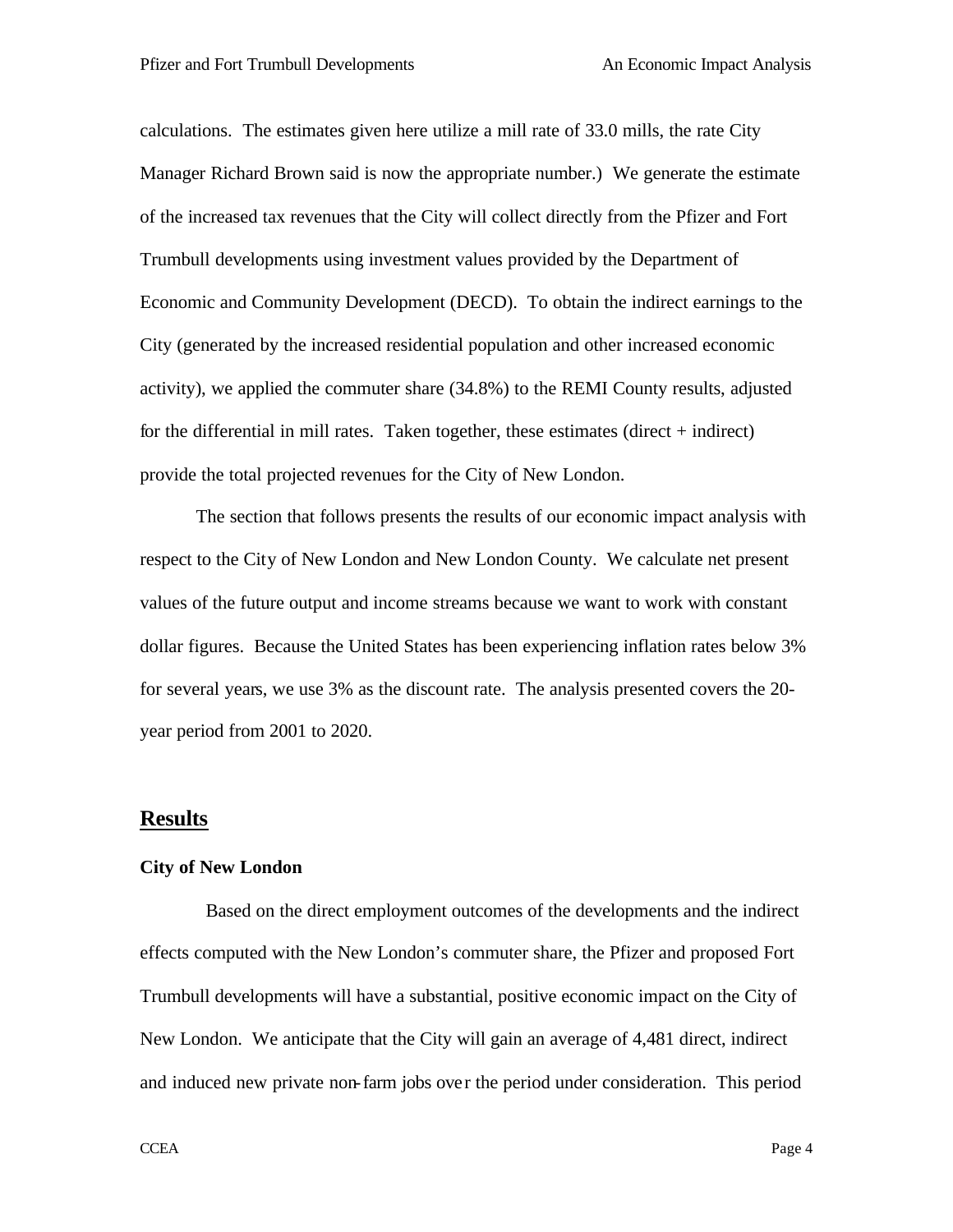however covers the construction phase and the early years where the full employment potential of the developments have not yet been reached. If we look at the average employment increase after 2009, when the direct employment potential (4,172 private non-farm jobs) has been fully realized, the average employment increase becomes 5,134 jobs in a given year. This amounts to an annual average of 962 private non-farm jobs over the direct employment that the developments created. The exact annual distribution of these jobs over the twenty years varies, but by the year 2020, the analysis projects number rising to 5,236 new positions. These new jobs will increase personal income within the City by over \$2 billion in present value terms. We project that the city's population will increase by 3,593 by 2020. Finally, Gross Regional Product in the City will be almost \$824 million more in 2020 than what it would be without the investments.

| <b>Table I: Economic Impact Pfizer/Fort Trumbull Projects</b><br><b>City of New London</b><br>1999-2020 |          |               |                      |
|---------------------------------------------------------------------------------------------------------|----------|---------------|----------------------|
| Variable                                                                                                | Average  | Value in 2020 | <b>Present Value</b> |
| <b>Private Non-Farm Employment</b>                                                                      | 4,481    | 5,236         |                      |
| Gross Regional Product (Mil 99\$)                                                                       | \$601.04 | \$823.50      | \$8,519.38           |
| Personal Income (Mil 99\$)                                                                              | \$144.14 | \$182.16      | \$2,060.79           |
| Disposable Income (Mil 99\$)                                                                            | \$91.55  | \$106.64      | \$1,301.60           |
| Population                                                                                              | 2,630    | 3,593         |                      |

To appreciate the scale of these impacts, the aggregate impact of the Pfizer/Fort Trumbull development is significantly larger than that projected for the Adriean's Landing initiative in Hartford and ranks with those flowing from the Swiss Bank relocation to Stamford.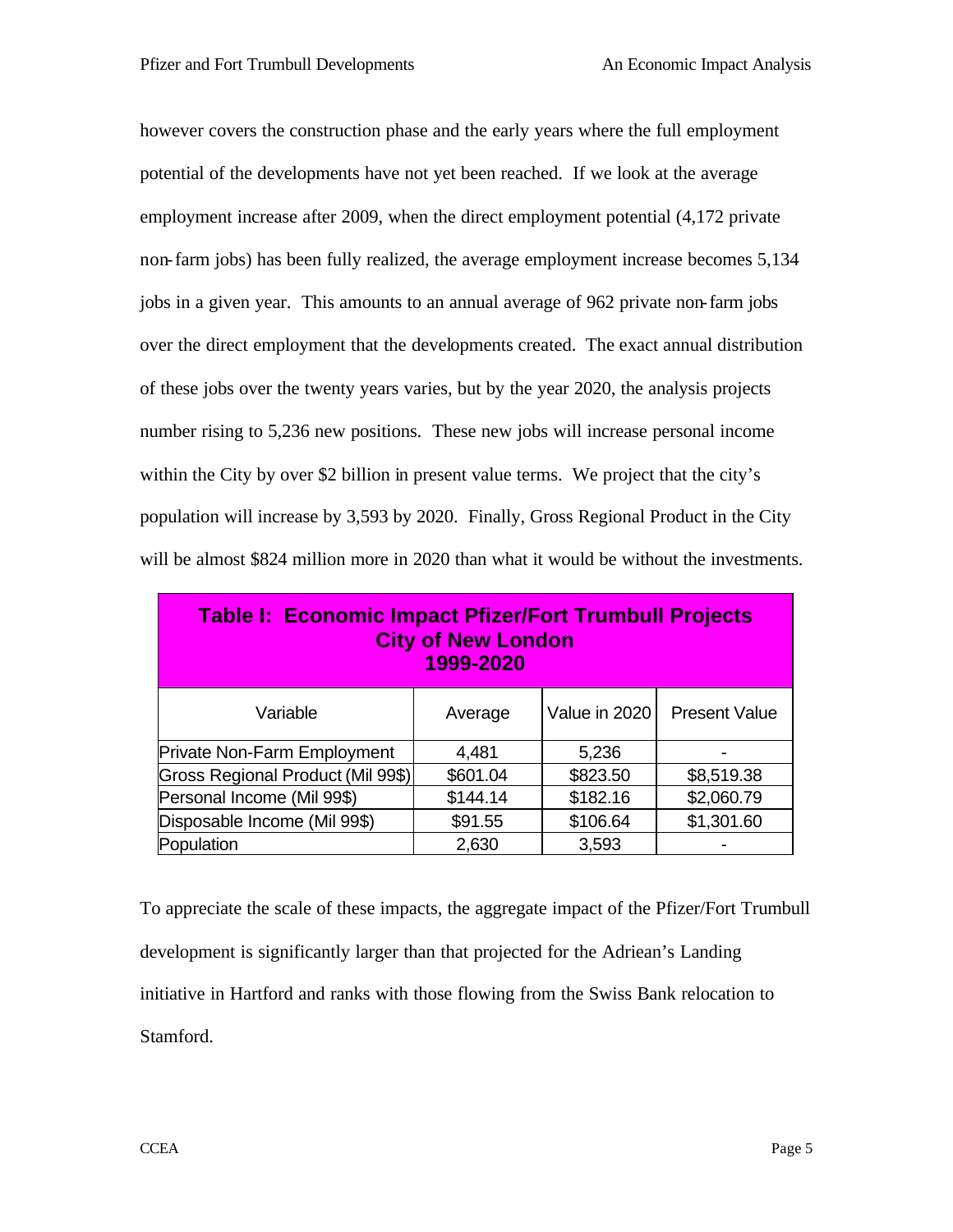A second criterion for judging the project is the fiscal returns for the City of New London. Based on investment values of the new buildings provided by the DECD and the City assessor, we calculated the projected annual property taxes from the sites under consideration for the Pfizer and proposed Fort Trumbull developments. The Pfizer development enjoys tax concessions of 40% from the town for the first ten years, and the State will itself pay 40% of the taxes due, meaning that Pfizer will pay 20% of its local taxes through 2010, 100% afterwards. The City of New London thus receives 60% of the tax revenue during those ten years. The Fort Trumbull developments, if undertaken, will be eligible for a Local Enterprise Zone tax abatement, under which they pay no taxes for the first two years after occupancy. In the third year, the developments will pay 50% of the tax due, in the fourth year, 60%, and a similar 10% increase every year afterwards, leading to a 100% payment in the eighth year following completion.

In addition to the direct tax revenues, the town gains from indirect revenues that new developments generate. For instance, some new employees will want to reside in the City, increasing demand for residential property, and thus generating some investments in new housing stock, which will add to the City's taxable base. Similarly, the large number of new direct employees will generate demand for business services and generate new business investments in the City. We applied the town's commuter share (34.8%) to New London County's induced revenues obtained from the REMI analysis to estimate this induced local revenue. Because some of the induced developments may be eligible for a Local Enterprise Zone tax credit, we assumed for the projections that half the induced earnings are eligible for the same eight-year abatement plan as that for the proposed Fort Trumbull developments.

CCEA Page 6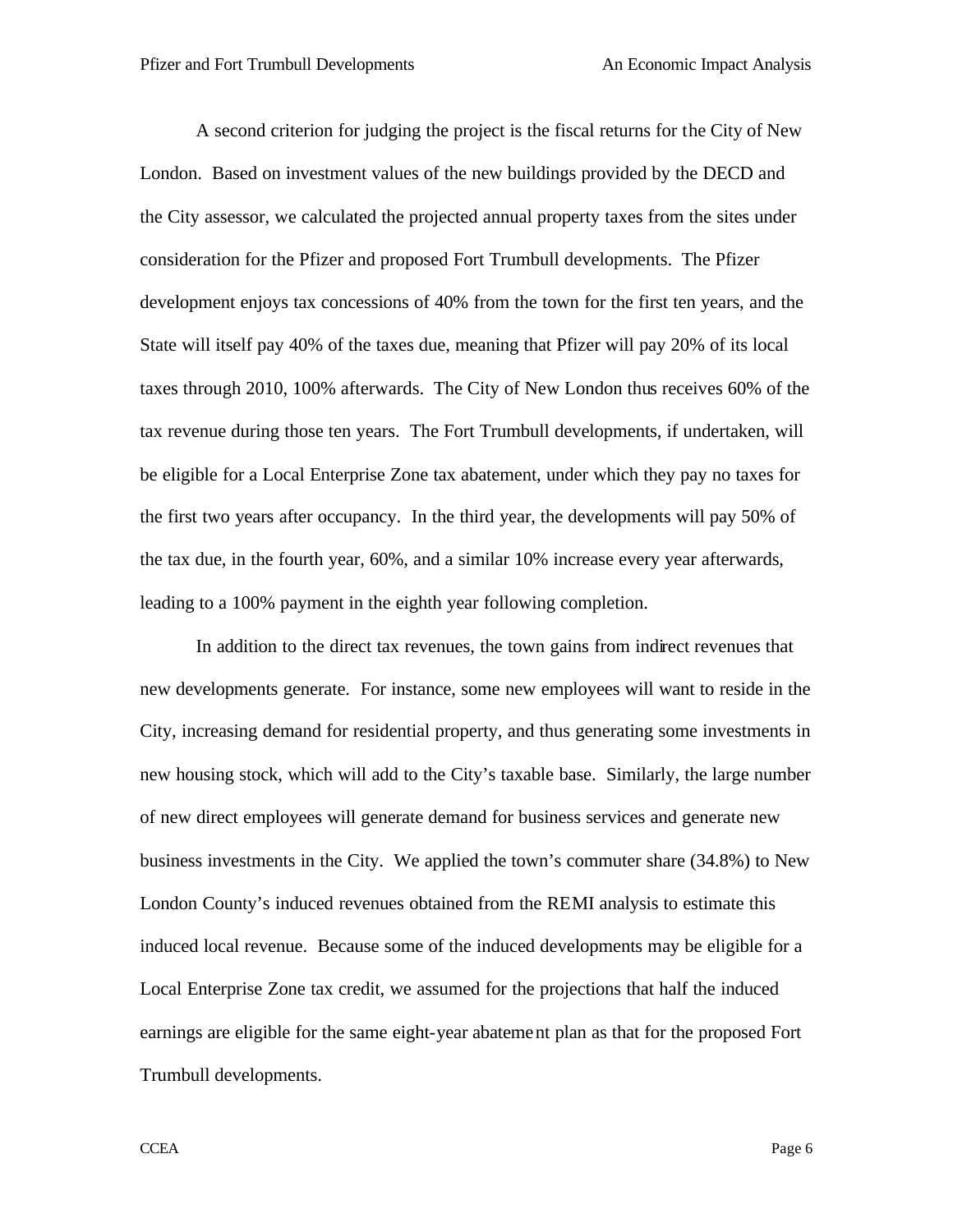Table II provides a summary of the total fiscal impact for the City of New London. Direct revenues from both projects generate initially \$1.81 million, rising to \$9.74 million in 2011 when all abatements end, topping out at \$10.28 million in 2016. This is an average of \$7.4 million per year, with a present value of over \$102 million, assuming a 3% discount rate. When indirect earnings are added, the City receives in average annual revenue of \$12.33 million, beginning at \$2.09 million, rising to \$15.27 million in 2011, and growing to \$18.88 million in 2020. The present value of all revenue streams to the City, using the 3% discount rate, amounts to \$169.38 million over this period.

| <b>Table II: Fiscal Impact Pfizer/Fort Trumbull Projects</b><br><b>City of New London</b><br>2001-2020<br>(Millions \$99) |         |         |                                     |  |
|---------------------------------------------------------------------------------------------------------------------------|---------|---------|-------------------------------------|--|
| Variable                                                                                                                  |         |         | Average Value in 2020 Present Value |  |
| Direct Revenues from Pfizer Project                                                                                       | \$5.29  | \$6.81  | \$74.98                             |  |
| Direct Revenues from Fort Trumbull Projects                                                                               | \$2.08  | \$3.47  | \$27.41                             |  |
| Direct Revenues from Both Developments                                                                                    | \$7.36  | \$10.28 | \$102.39                            |  |
| Indirect Earnings for City                                                                                                | \$4.97  | \$8.60  | \$66.98                             |  |
| <b>Total Revenues for City</b>                                                                                            | \$12.33 | \$18.88 | \$169.38                            |  |

To understand the benefits correctly, however, we need to project the *net new* revenue the City stands to gain from the projects, using available data. For example, assessment of the Pfizer site prior to the development values the current property at \$7.14 million. Because the reported numbers did not include personal property taxes for furniture, fixtures and equipment (FFE), we accounted for this by increasing the assessed value by 9%, which is the proportionate increase for FFE estimated for the new Pfize r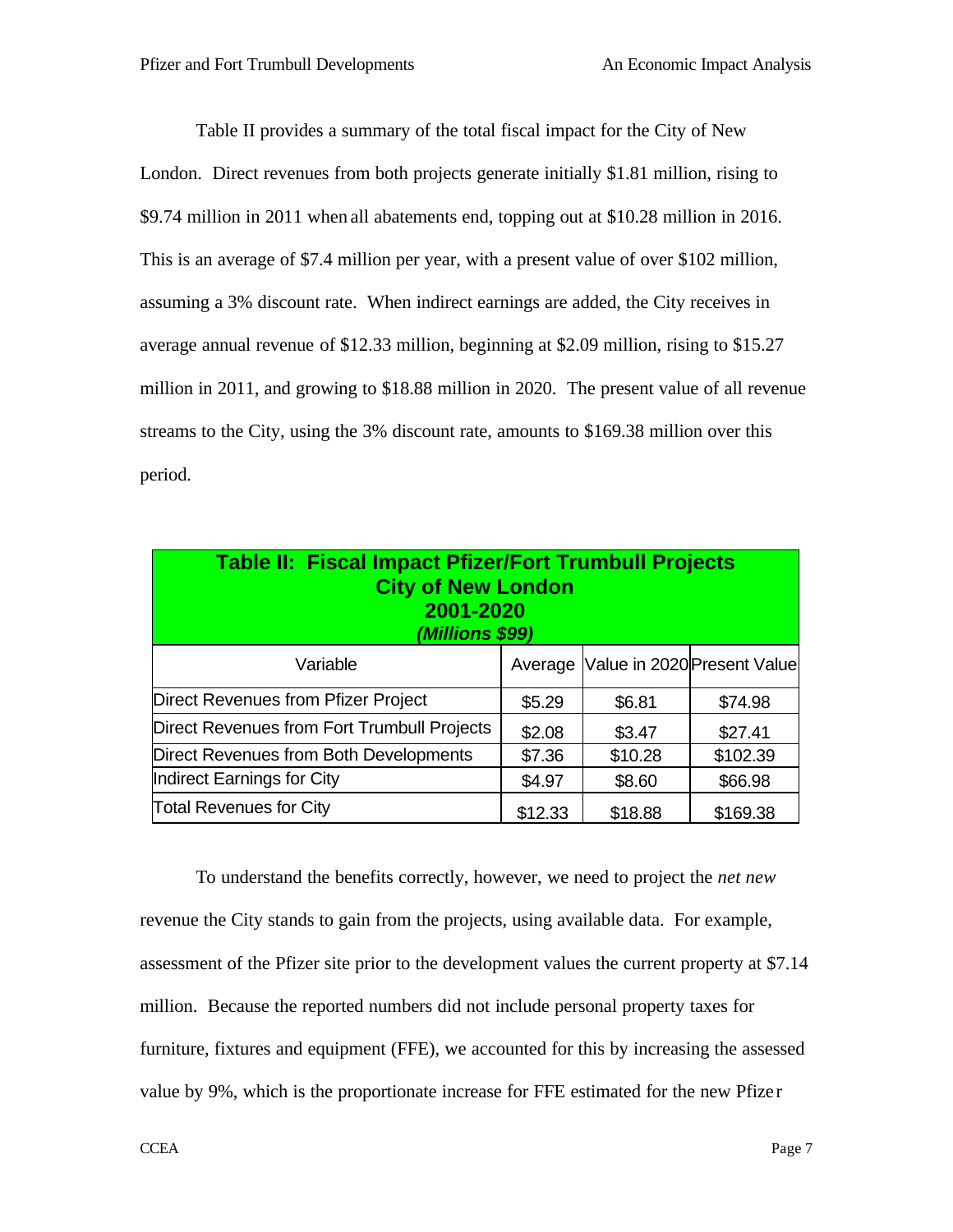development. Even including FFED, the property prior to the Pfizer development generated less than \$180,000 in tax revenue. The assessor's report apparently considers only the site of Phase I of the Pfizer build-out, and thus underestimates the full impact. Table III shows the *new* tax revenue the town can expect to earn from just Phase I of Pfizer's facility, based on the assessed value and our analysis. The City of New London can expect tax revenues of almost \$5.9 million per year from Phase I (shown in Table III) and \$6.6 million per year from the completed Pfizer project after the 10-year abatement period (\$294.6 million  $* 0.7$  assessment  $* 0.0330$  mill rate = \$6,625,555.).

| Table III: Fiscal Impact for the City of New London<br><b>Pfizer Development - Phase I</b><br><b>Earnings Differential per Year</b> |               |  |  |
|-------------------------------------------------------------------------------------------------------------------------------------|---------------|--|--|
| Market value of Current Property (1998)                                                                                             | \$7,137,100   |  |  |
| Market Value of Current Property including 9% FFE                                                                                   | \$7,779,439   |  |  |
| Assessed value (70% of market value)                                                                                                | \$5,445,607   |  |  |
| Revenue (33.0 mill rate)                                                                                                            | \$179,705     |  |  |
| Market value of Phase I of Pfizer investment, incl. FFE                                                                             | \$261,850,046 |  |  |
| Assessed value (70%)                                                                                                                | \$183,295,032 |  |  |
| Projected Revenue (33.0 mill rate)                                                                                                  | \$6,048,736   |  |  |
| Net Change in Revenue from Pfizer Phase I site                                                                                      | \$5,869,031   |  |  |

We applied the same analysis to all of the parcels included within the proposed Fort Trumbull development. The *net new* revenues are from both the Pfizer and planned Fort Trumbull developments are \$1.16 initially, growing to \$9.09 million in 2011 when all abatements end, and then growing to \$9.62 in 2020 (constant \$99). To understand this from another perspective, consider how much bonding this net new revenue would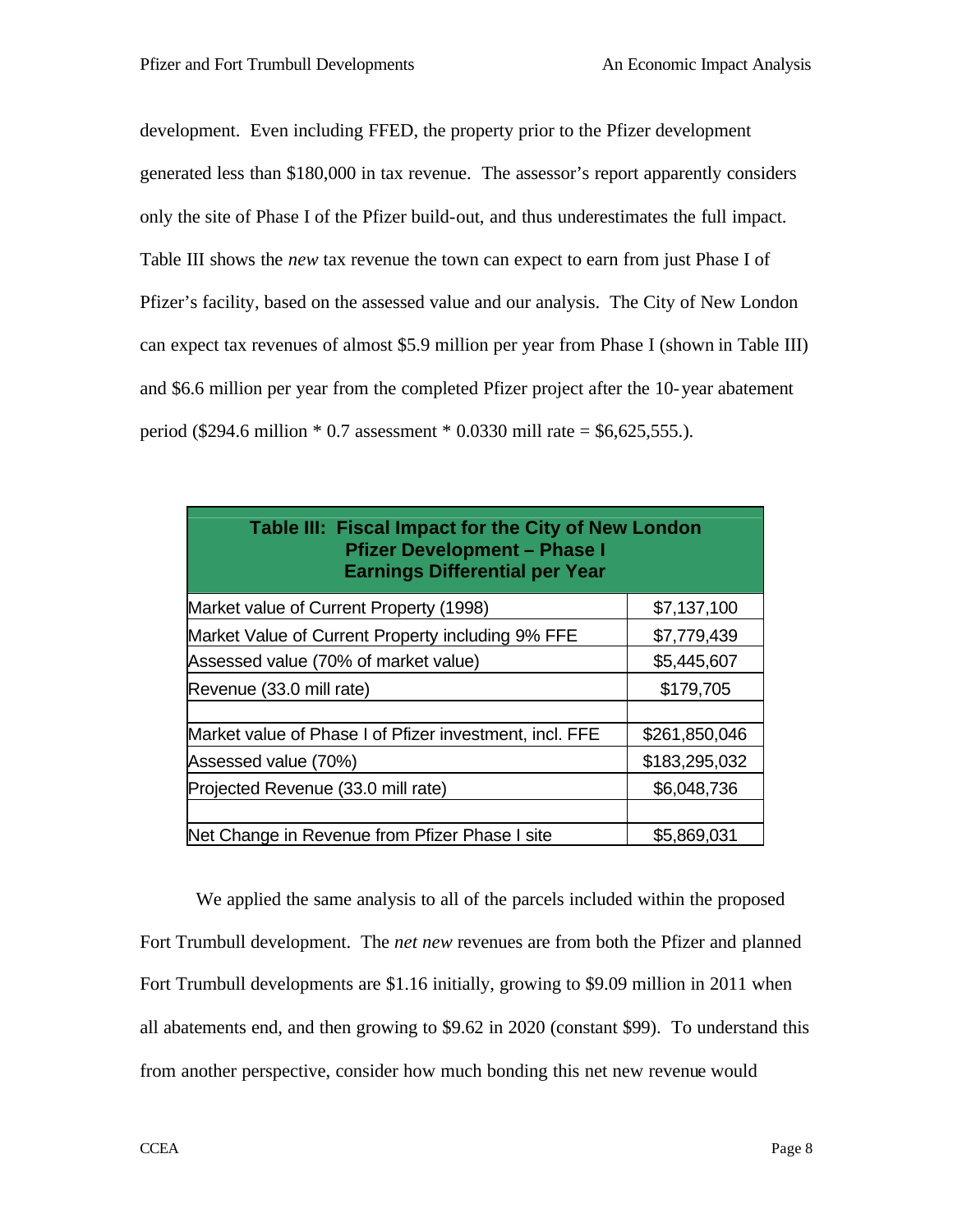support. If the City wished to issue bonds where the value of the issue equals the present value of the new revenue stream derived directly from the Pfizer and Fort Trumbull developments over the next twenty years (through 2020), the above estimates allow us to calculate the value of such a bond issue. An issue of 20-year bonds at a 6% interest rate would finance \$66.09 million of such bonds; the new *direct* revenues projected above would fully cover interest and principal payments. A similar bond issue backed by the total (direct + induced) projected *new* revenues would generate \$112.61 million. Table IV below summarizes the incremental revenues for the City.

| <b>Table IV: Incremental Fiscal Impact of Pfizer/Fort Trumbull Projects</b><br><b>City of New London</b><br>2001-2020<br>(Constant dollars, 1999 base) |              |               |                                     |  |
|--------------------------------------------------------------------------------------------------------------------------------------------------------|--------------|---------------|-------------------------------------|--|
| Variable                                                                                                                                               | Average      | Value in 2020 | Present Value (6%<br>discount rate) |  |
| <b>Current Revenue from Project Sites</b>                                                                                                              | \$656,817    | \$656,817     | \$7,533,638                         |  |
| <b>Projected Revenue from Projects</b>                                                                                                                 | \$7,362,623  | \$10,276,890  | \$73,627,031                        |  |
| Incremental Revenue from Projects                                                                                                                      | \$6,705,806  | \$9,620,073   | \$66,093,393                        |  |
| Total New Revenues for City<br>$(incremental + induced)$                                                                                               | \$11,674,219 | \$18,220,628  | \$112,610,669                       |  |

Another way to appreciate the potential fiscal impact of these developments is to consider by how much the Net Grand List of New London will grow. The 1999 assessment of the Net Grand List in New London was \$934,521,596. This will decrease to \$916,261,466 when the City loses \$18,260,130 of value from the current property on the relevant sites. The Pfizer and proposed Fort Trumbull developments, along with the induced investments in the City, will offset this loss, and soon increase the value of the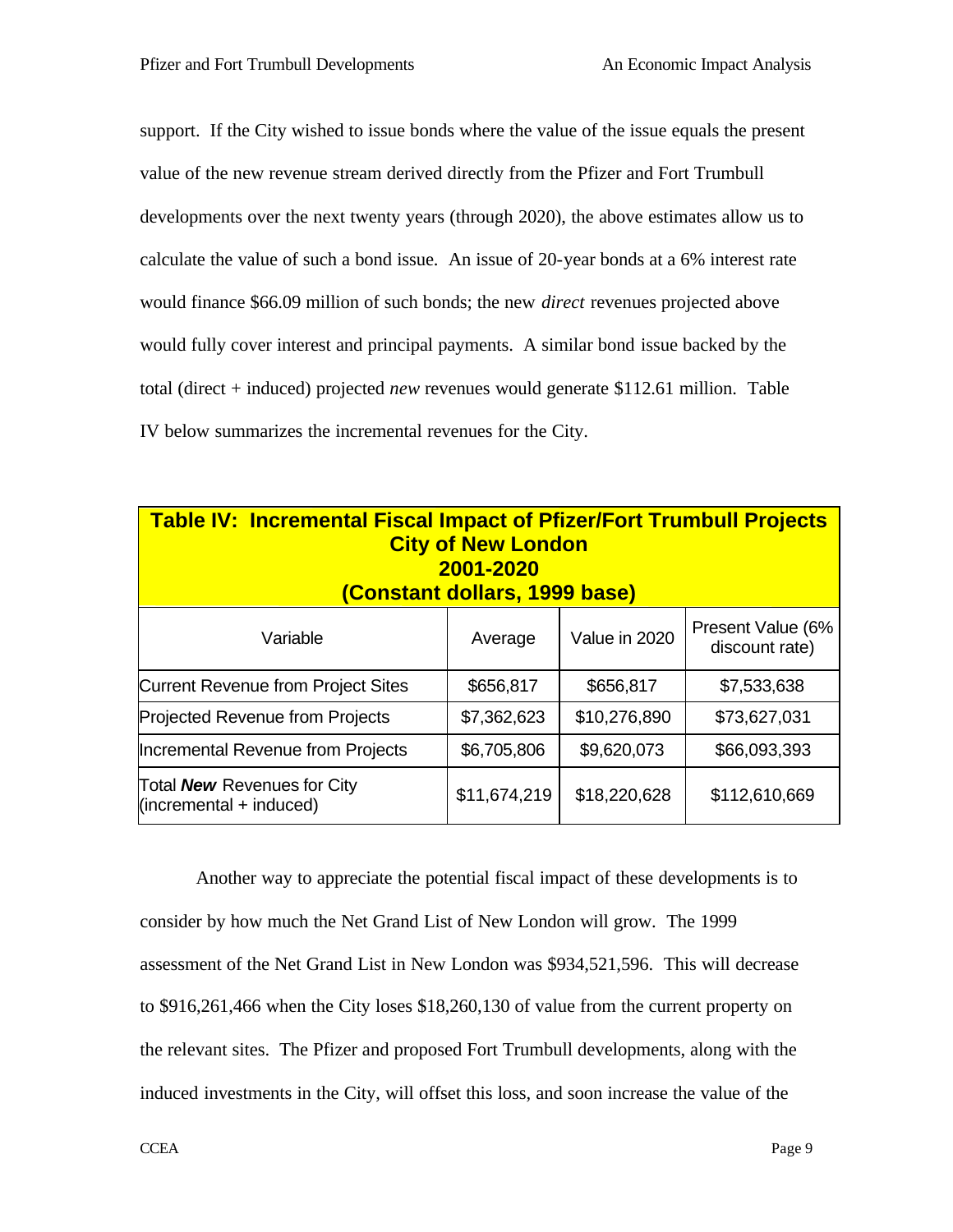net Grand List to \$1.12 billion, then to almost \$1.4 billion in 2011, finally reaching \$1.49 billion in 2020. Thus, between Pfizer, the proposed Fort Trumbull developments, and the induced investments that they generate will increase New London's Grand List (measured in constant dollars) by more than 50% in the next twenty years.

This fiscal impact is of such a scale that the City of New London will be able to accommodate, if it wishes, a combination of: 1) new bonding to support critical municipal investments; 2) increased current services spending to enhance and expand vital municipal services; 3) a reduction in the mill rate.

#### **New London County**

 New London County will capture many benefits from the Pfizer and Fort Trumbull developments. Many of the new employees at these developments will choose to live in a town within New London County (the following results are reported for the entire County, including the City of New London). Employment in the County will increase by an average of 6,184 non-farm jobs in a given year as a result these developments. By 2020, the increase in jobs in the County will be 7,227. Many of these new jobs will be highly paid professional positions. This analysis also projects that the population of New London County will increase by an average of 7,553 residents, with a projected increase by 2020 of 10,320 people.

Personal income in New London County will increase over the baseline forecast by an annual average amount of \$414.01 million. In present value terms, this is \$5.3 billion. Total economic activity within the County as measured by gross regional product (GRP) increases by \$840.5 million as an annual average over the twenty years (no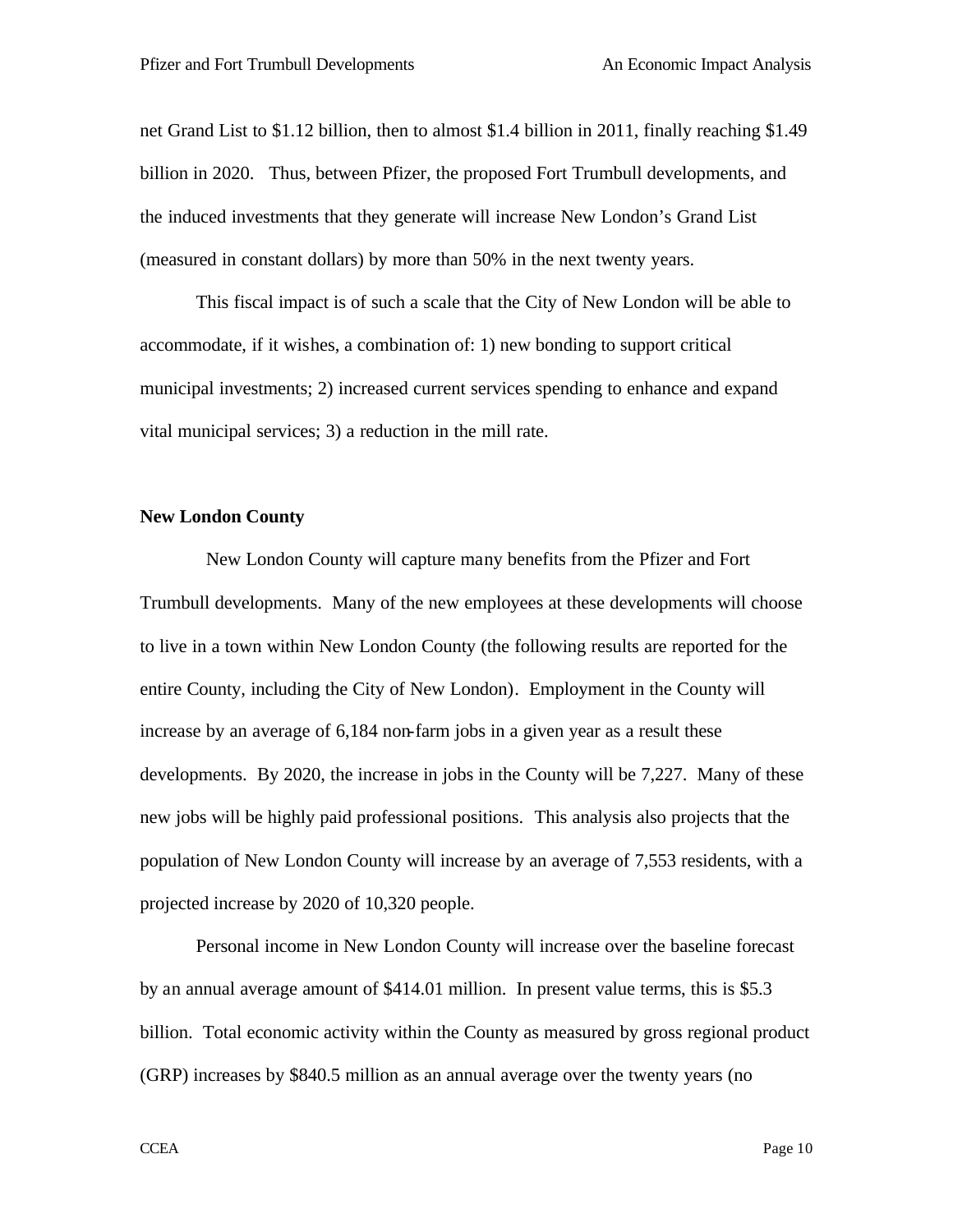accumulation implied). This corresponds to an increase in GRP in present value terms of

\$10.64 billion. After taxes, disposable income in New London County will be on

average \$262.96 million per year above the baseline forecast, or \$3.7 billion in present value terms.

| <b>Table IV: Economic Impact Pfizer/Fort Trumbull Projects</b><br><b>New London County</b><br>1999-2020 |          |               |                      |
|---------------------------------------------------------------------------------------------------------|----------|---------------|----------------------|
| Variable                                                                                                | Average  | Value in 2020 | <b>Present Value</b> |
| Private Non-Farm Employment                                                                             | 6,184    | 7,227         |                      |
| Gross State Product (Mil 99\$)                                                                          | \$840.53 | \$1,151.63    | \$10,636.69          |
| Personal Income (Mil 99\$)                                                                              | \$414.01 | \$523.20      | \$5,336.54           |
| Disposable Income (Mil 99\$)                                                                            | \$262.96 | \$306.30      | \$3,738.52           |
| Population                                                                                              | 7,553    | 10,320        |                      |

Table V shows the fiscal impact of the Pfizer and Fort Trumbull developments on local revenues in New London County. Because the state average mill rate is lower than that of the City of New London, we adjusted the direct revenues upward by 29.3% to obtain a more realistic estimate. The results show that the towns in New London County will gain an average of \$21.94 million in revenues in a given year, with a total of almost \$35 million in 2020. The present value of these revenue streams is \$300.29 million.

| Table V: Fiscal Impact Pfizer/Fort Trumbull Projects<br><b>New London County</b><br>2001-2020<br>(Millions \$99) |         |               |                      |  |
|------------------------------------------------------------------------------------------------------------------|---------|---------------|----------------------|--|
| Variable                                                                                                         | Average | Value in 2020 | <b>Present Value</b> |  |
| Local Revenues at State Average                                                                                  | \$19.79 | \$31.98       | \$270.29             |  |
| Adjustment for Higher Mill Rate                                                                                  | \$2.16  | \$3.01        | \$30.00              |  |
| <b>Total Local Revenues for County</b>                                                                           | \$21.94 | \$34.99       | \$300.29             |  |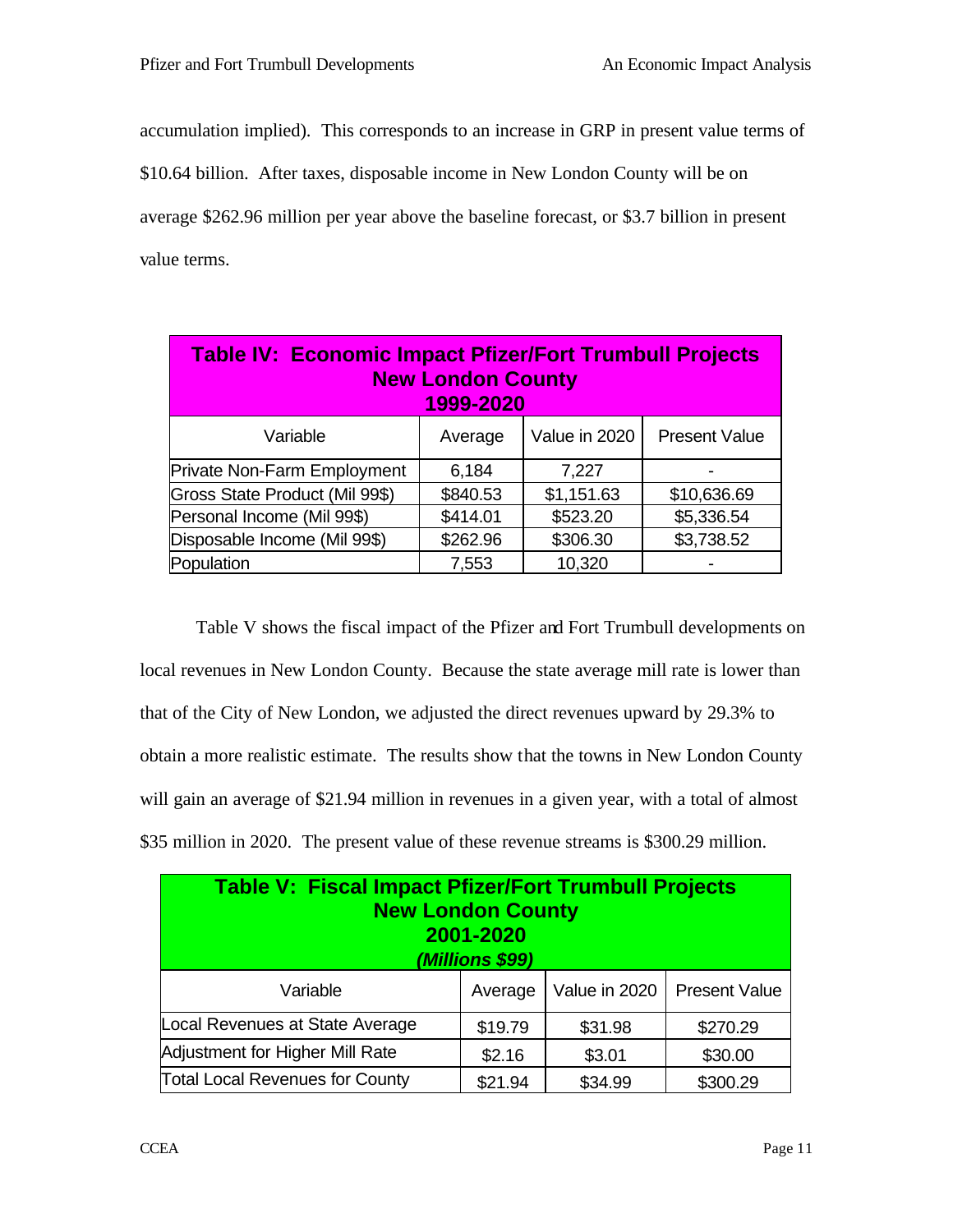#### **Conclusions**

The proposed Pfizer and Fort Trumbull developments will involve an investment of over \$547.99 million in new lab, hotel and office space, and renovated facilities in the City of New London. To get this project underway, the City of New London has combined with the State of Connecticut to offer incentives, including foregoing some tax local tax revenues, that amount to over \$275 million.

The project has positive economic paybacks to both economic areas evaluated for this report. The residents of New London get \$65.10 back in new personal income for each dollar of City revenue invested in the project. The residents of New London County get \$136.51 back in new personal income for every dollar of state and local concessions to the project from the County. Overall, the Pfizer and Fort Trumbull developments have the potential to bring profound economic benefits to the people of the City of New London and New London County.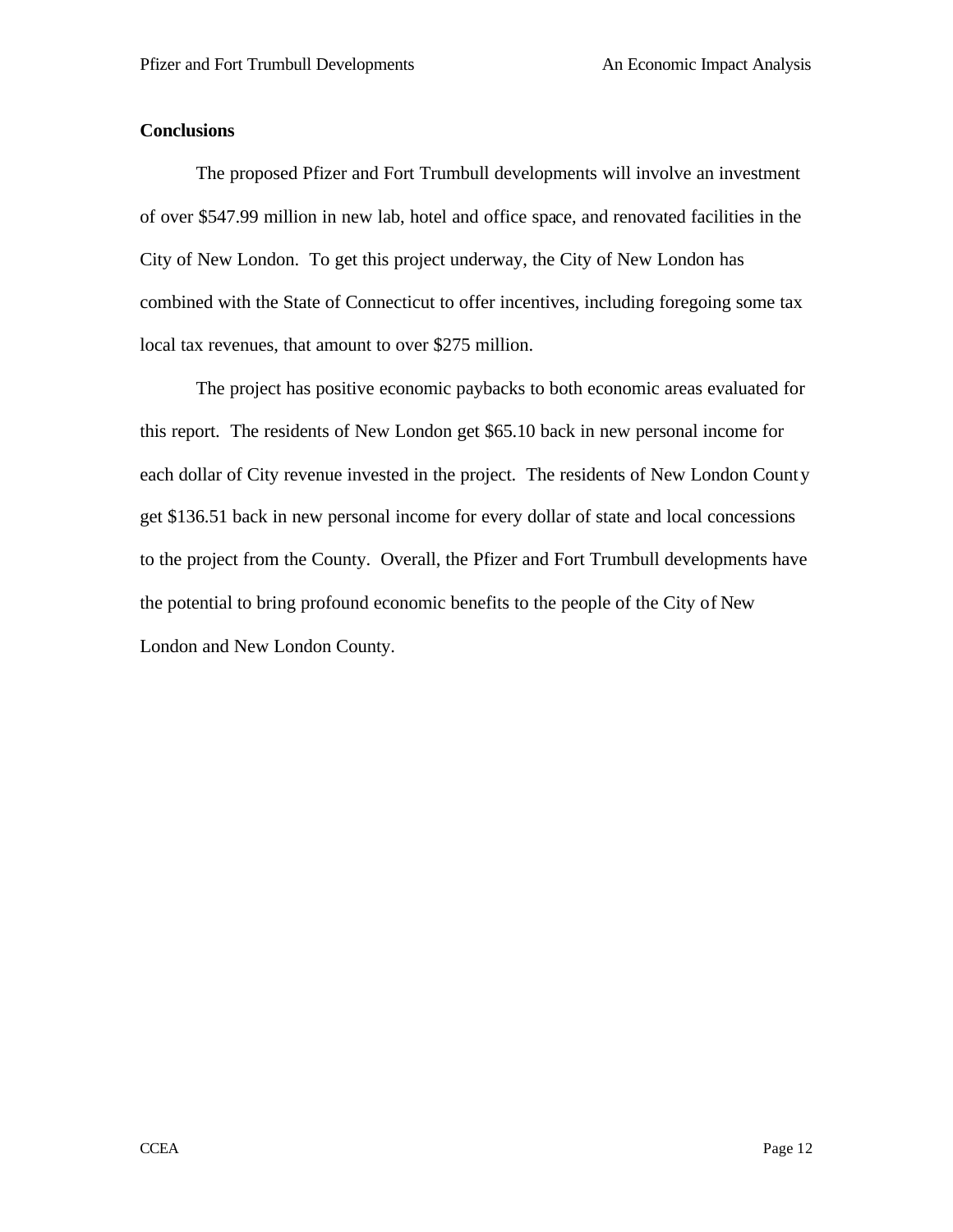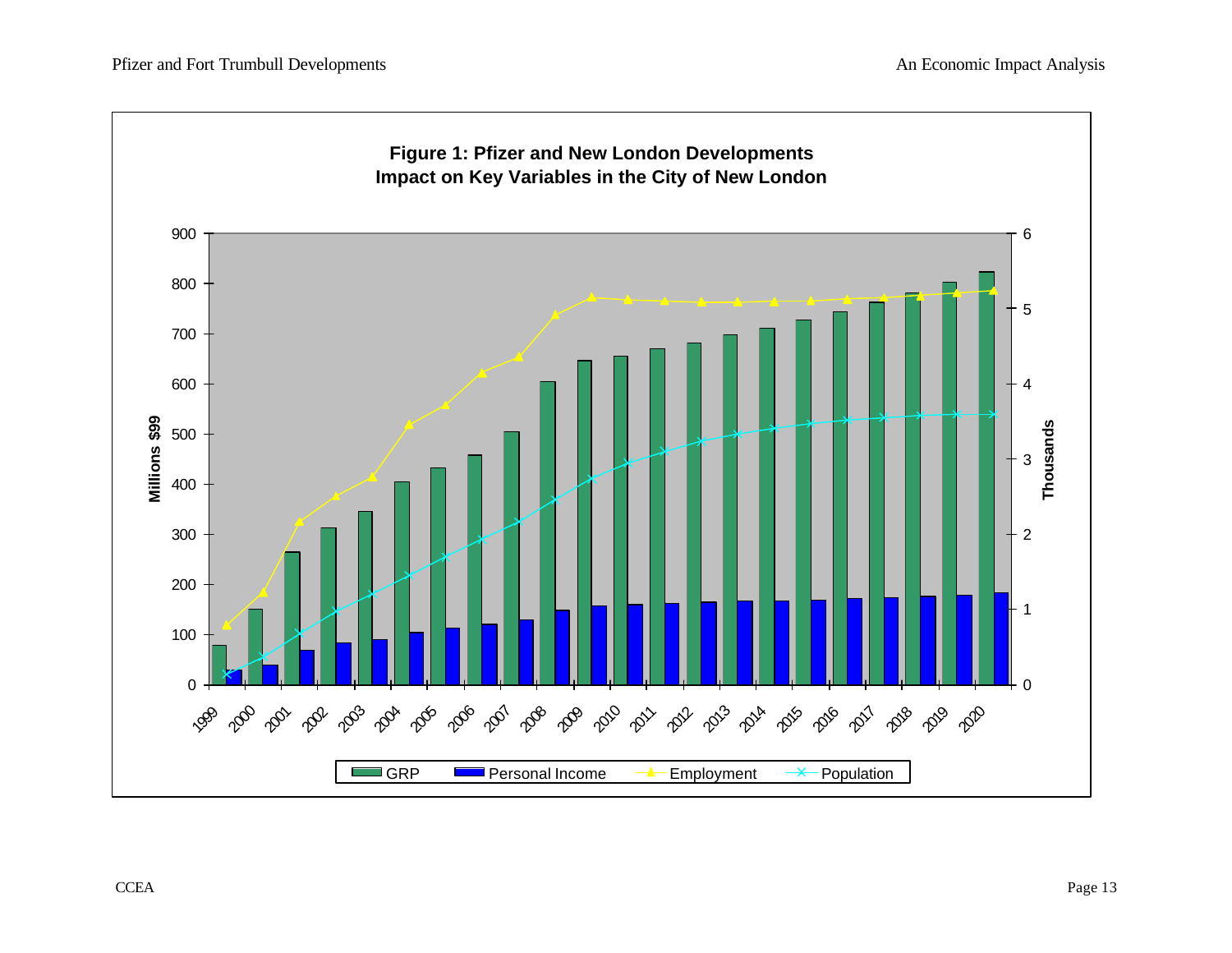